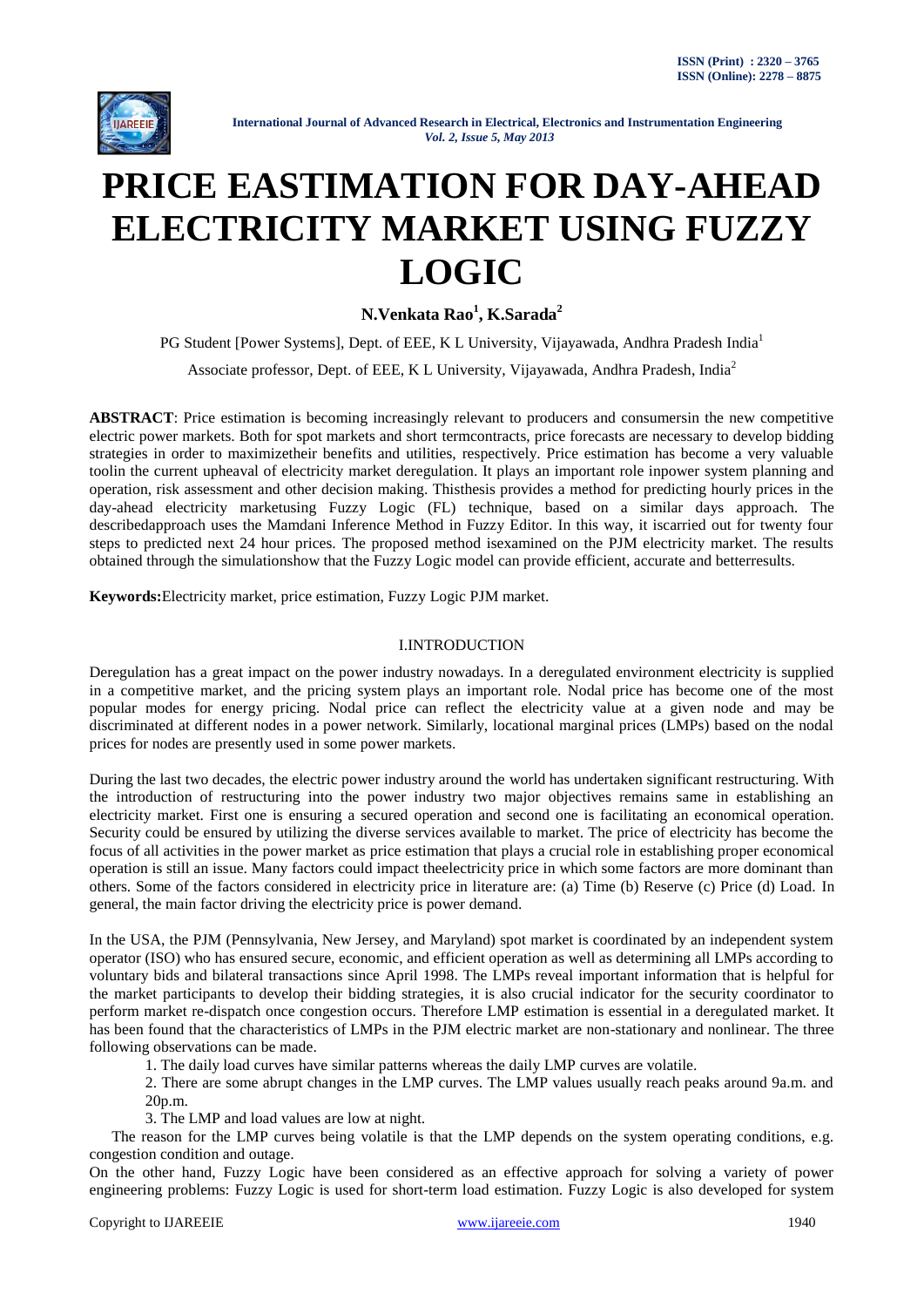

marginal price (SMP) estimation, market clearing price (MCP) and market clearing quantity (MCQ) estimation. The advantages of the Fuzzy method in price estimation technique with respect to other techniques reported in the technical literatures are: better accuracy; simplified Fuzzy Method with lesser number of inputs; good in volatility cases; and perform well for multiple seasons. To evaluate the performance of the proposed model, Mean Absolute Percentage Error (MAPE) is calculated.A lot of methods have been reported for price prediction of the electricity markets, especially in the last decade. Some of these methods are basically the short-term load forecasting(STLF) methods. However, electricity prices are usually morevolatile than hourly loads. Hence, the price prediction ismore complex than the STLF. Methods based ontime series or Fuzzy Logic (FL) are more common for electricity price estimation due to their more flexibility and ease ofimplementation.Time series model, i.e., autoregressive integrated movingaverage (ARIMA), has been used to predict price in Spanishand Californian electricity markets. Nogales et al. have proposed time series models, including dynamic regressionand linear transfer function models for short-termprice forecasting. The main drawback of time-series model isthat they are usually based on the hypothesis of stationary;however, the price series violate this assumption. Anotherkind of time-series models like Generalized AutoregressiveConditional Heteroskedastic (GARCH) and Input-Output Hidden Markov models (IOHMM) have been developed inorder to solve the above problem. However, their applicationto electricity price prediction encounters difficulty. A rapidvariation in load can have a sudden impact on the hourly price.The time-series techniques are successful in the areas wherethe frequency of the data is low, such as weekly patterns, but they can be problematic when there are rapid variations.

## II.PRICE EASTIMATION USING FUZZY LOGIC

There is a growing tendency towards unbundling the electricity system. This is continually confronting the different sectors of the industry (generation, transmission, and distribution) with increasing demand on planning management and operations of the network. The operation and planning of a power utility company requires an adequate model for electric power load price estimation. Deregulation has a great impact on the power industry nowadays. In a deregulated environment electricity is supplied in a competitive market, and the pricing system plays an important role. Nodal price has become one of the most popular modes for energy pricing. Nodal price can reflect the electricity value at a given node and may be discriminated at different nodes in a power network. Similarly, locational marginal prices (LMPs) based on the nodal prices for nodes are presently used in some power markets.

During the last two decades, the electric power industry around the world has undertaken significant restructuring. With the introduction of restructuring into the power industry, two major objectives remain same in establishing an electricity market. First one is ensuring a secured operation and second one is facilitating an economical operation. Security could be ensured by utilizing the diverse services available to market. The price of electricity has become the focus of all activities in the power market as price estimation that plays a crucial role in establishing proper economical operation is still an issue. Many factors could impact the electricity price in which some factors are more dominant than others. Some of the factors considered in electricity price in literature are: (a) Time (b) Reserve (c) Price (d) Load. In general, the main factor driving the electricity price is power demand.

In the USA, the PJM (Pennsylvania, New Jersey, and Maryland) spot market is coordinated by an independent system operator (ISO) who has ensured secure, economic, and efficient operation as well as determining all LMPs according to voluntary bids and bilateral transactions since April 1998. The LMPs reveal important information that is helpful for the market participants to develop their bidding strategies, it is also crucial indicator for the security coordinator to perform market re-dispatch once congestion occurs. Therefore LMP estimation is essential in a deregulated market. It has been found that the characteristics of LMPs in the PJM electric market are non-stationary and nonlinear. The three following observations can be made.

1. The daily load curves have similar patterns; whereas the daily LMP curves are volatile.

2. There are some abrupt changes in the LMP curves. The LMP values usually reach their peaks around 9a.m. and 20p.m.

3. The LMP and load values are low at night.

The reason for the LMP curves being volatile is that the LMP depends on the system operating conditions, e.g. congestion condition and outage.

In recent years, estimation method based on artificial intelligence techniques have been reported in many papers, and especially, Fuzzy Logic have received much attention as they provide good solutions to model complex non-linear relationships much better than the traditional linear models. Fuzzy Logic is used for solving the short-term load forecast problems. Fuzzy Logic is also used to forecast system marginal price (SMP), market clearing price (MCP). In price estimation applications, the main function of Fuzzy Logic is to predict price for next half-hour, hour(s), day(s) or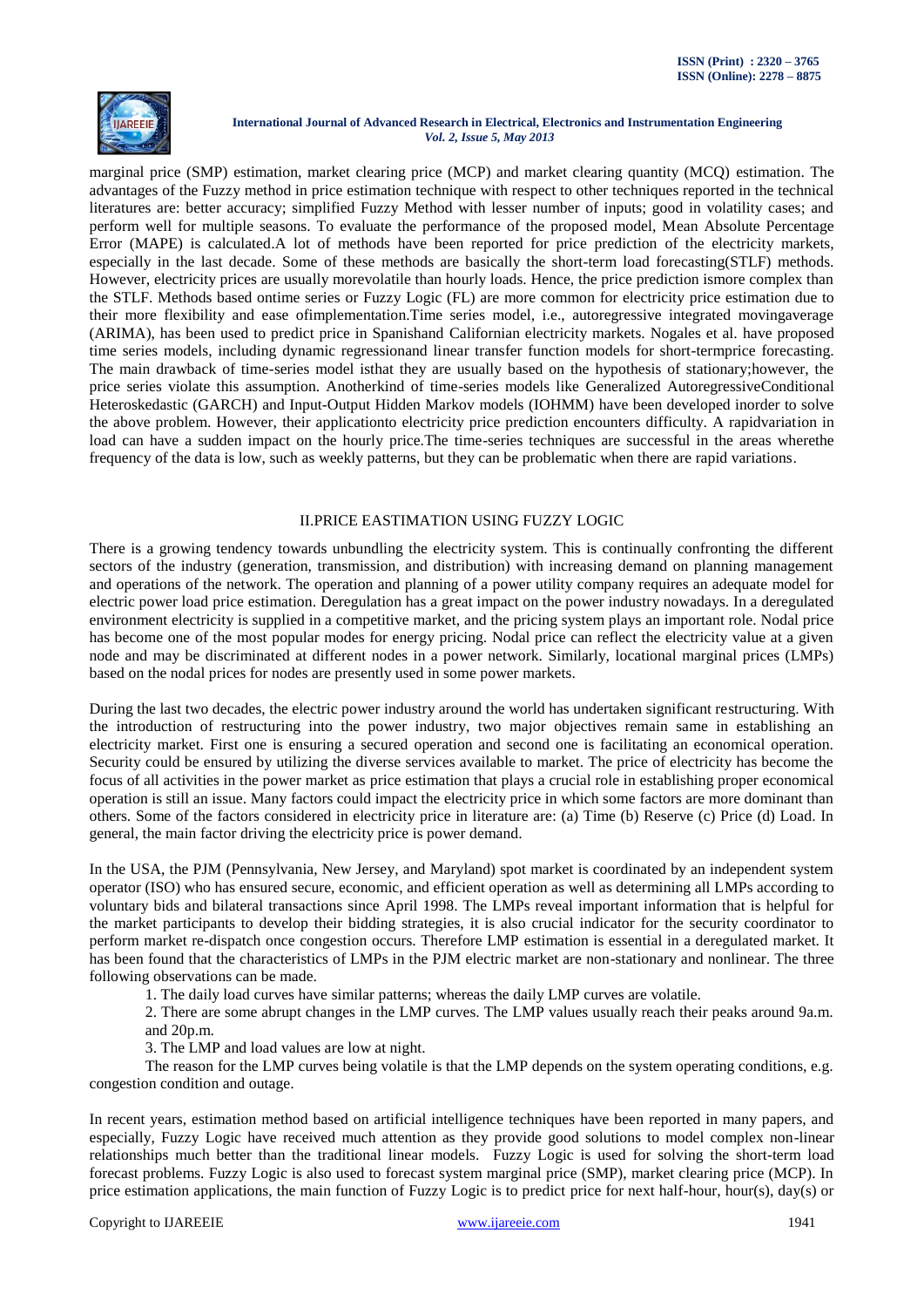

week(s). Although many types of FIS models have been reported in papers, the most popular one for price estimation is the Mamdani inference method. In this analysis, new approach is proposed to forecast hourly electricity prices in the PJM day- ahead market using Fuzzy Logic (FL). It is a multistep approach based on one output node, estimation price a single step ahead, and the FL is applied using the previous prediction as input for the subsequent forecasts. In this way, it is carried out for twenty four steps to predict next 24 hour electricity prices.

The advantages of this price estimation technique with respect to other techniques reported in the technical literatures are: better accuracy; Mamdani inference method with lesser number of inputs; good in volatility cases; and perform well for multiple seasons. To evaluate the performance of the proposed model, Mean Absolute Percentage Error (MAPE) is calculated.

The input variables of the fuzzy structure for price estimation to predict next half-hour, hour(s), day(s) or week(s) and the proposed system structure are shown below,

- The inputs given are,
- 1. Hourly price data
- 2. Hourly load data
- 3. Min/ Max/Average daily temperature etc.
- A.Mamdani Inference Method:



Fig 1 Fuzzy Logic Toolbox

Advantages of the Mamdani Method

- 1) It is intuitive.
- 2) It has widespread acceptance.
- 3) It is well suited to human input.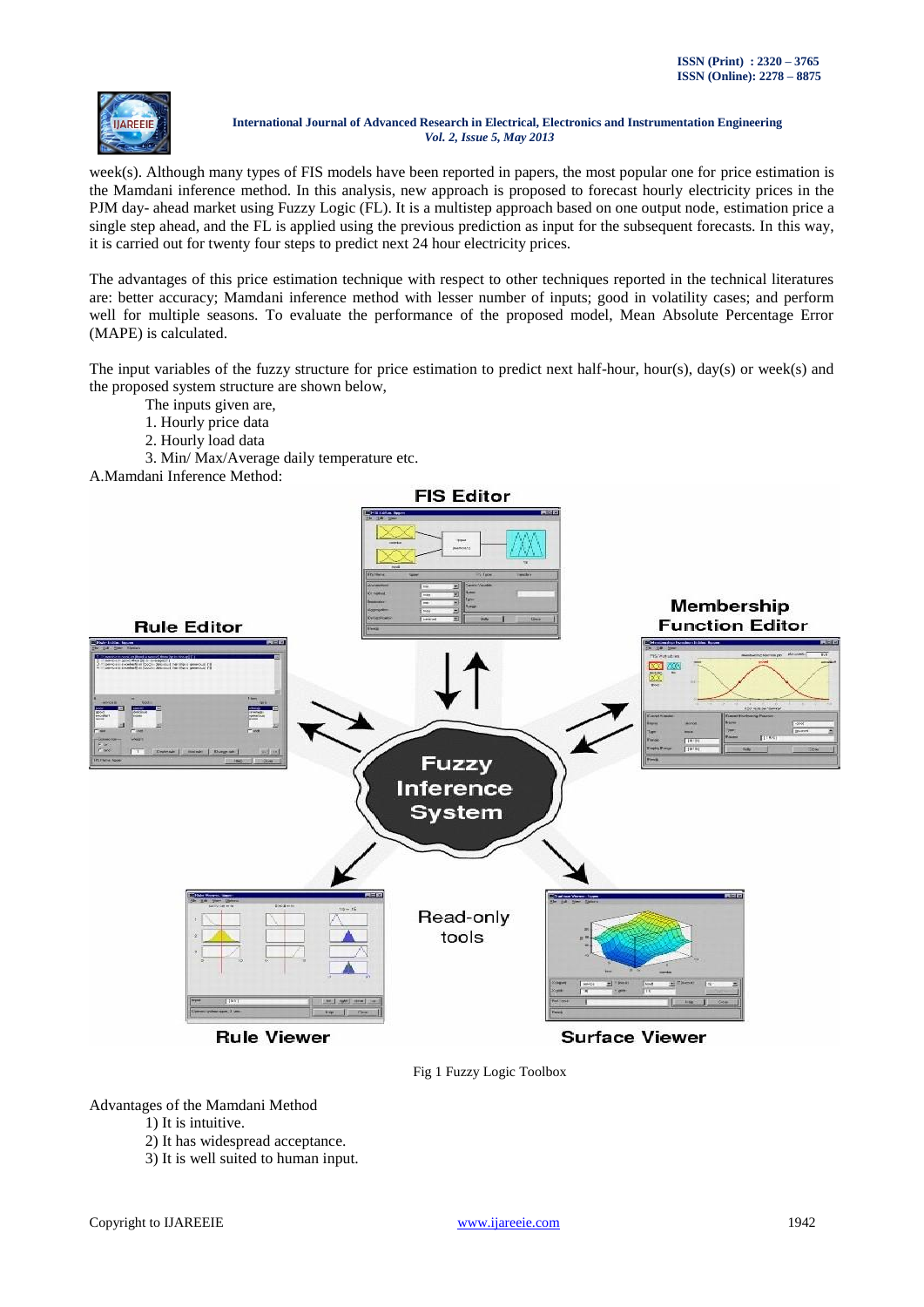

B.Preprocessing of Training Data:

The data employed for training and testing the Fuzzy Logic is obtained from the PJM website for the period of January-May 2006. Sets of data include hourly price and load data. One day per month (January-May) of year 2006 is studied to validate the performance of the Fuzzy Logic model. Weekdays and Weekends are selected for daily estimates.

To evaluate the performance of the proposed model, the most widely used mean absolute percentage error (MAPE) is adopted. However, when used in its present form for electricity price estimation. MAPE could create errors because of the perceived behaviour of electricity price. For example, the price of electricity volatile. It can rise to tens of or even hundreds of times its normal values in other periods. Accordingly, MAPE could reach the extreme values in those cases to avoid this adverse effect; the following MAPE definition has been used,

MAPE=
$$
\frac{1}{N} \sum_{i=1}^{N} \frac{|Actualprice - predictedprice|}{Averagetrue price} \times 100 \cdots 1
$$
  
Where 'N' is the number of data points.  
Average true price=
$$
\frac{1}{N} \sum_{i=1}^{N} Actualprice \cdots 2
$$

The comparisons of estimated prices obtained from Mamdani"s inference method with actual price are observed by designing and train the Fuzzy Logic in MATLAB.

The performance of the predictions resulting from the proposed Fuzzy Logic is further evaluated by computing forecast mean square error (FMSE).This parameter is the square root of the average of 24 (daily) square differences between the predicted prices and the actual ones, i.e.,

$$
\text{FMSE} = \sqrt{\left(\frac{1}{24}\sum_{i=1}^{24} (Actualprice - predictedprice)^2\right)} \dots \dots \dots \dots 3
$$

## III.SIMULATION RESULTS

The results obtained from testing the Mamdani Inference Method on new data for 24 hours of a day over a considerable range of period are presented below in graphical form. Each graph shows a plot of both the "predicted" and "actual\_ price in \$/MWh values against the hour of the day. The Mean Absolute Percentage Error MAPE (%) between the "predicted" and "actual" loads for each day has been calculated. Overall, the above error values translate to an absolute mean error of 9% during weekday in this study and similarly for weekend the MAPE value is much lower 8% is obtained in this study. Hence, the proposed method compare favourably well with their approach in weekend and weekday. This represents a high degree of accuracy in the ability of Fuzzy Logic to forecast electric load.

Fig.2 shows the price estimation results for January 21, 2006. The forecast results obtained from the Fuzzy Logic is quite nearer to the actual price values, especially after 3 p.m.

Similarly, the price estimation result for February 07, 2006 is shown in Fig.3. As mentioned earlier in the introduction section, the PJM prices reach peak around 8 a.m. and 6p.m. which can be observed in Fig.3. It is seen that prediction is particularly inaccurate for the morning and evening peaks. However, the prediction result obtained from Fuzzy Logic is quite close with the true value during other hours.

Fig 4. Corresponds to weekend in March 11, 2006 with forecast prices computed using the proposed Fuzzy Logic. The forecast results obtained from the Fuzzy Logic is quite close to the actual values at 4 p.m. and PJM prices reach around 9 a.m.

Figs. 5 and 6 show the price estimation results for the selected days in the month of April and May. The predicted and actual values on April 28 (Friday) are close to each other except in the morning peak. Similarly, price forecast results for May 07 (Sunday) is shown in Fig. 6. Fig. 5, where it can be observed that the prediction is particularly inaccurate for the morning peak of Friday. In April PJM prices reaches peak at 2 p.m. and quite close at 7 p.m.

Fig. 6 shows the price estimation results for the selected days in the month of May. The predicted and actual values on May 7 (Sunday) are reaches the peak at 2 p.m. and they will quite close at 10 p.m.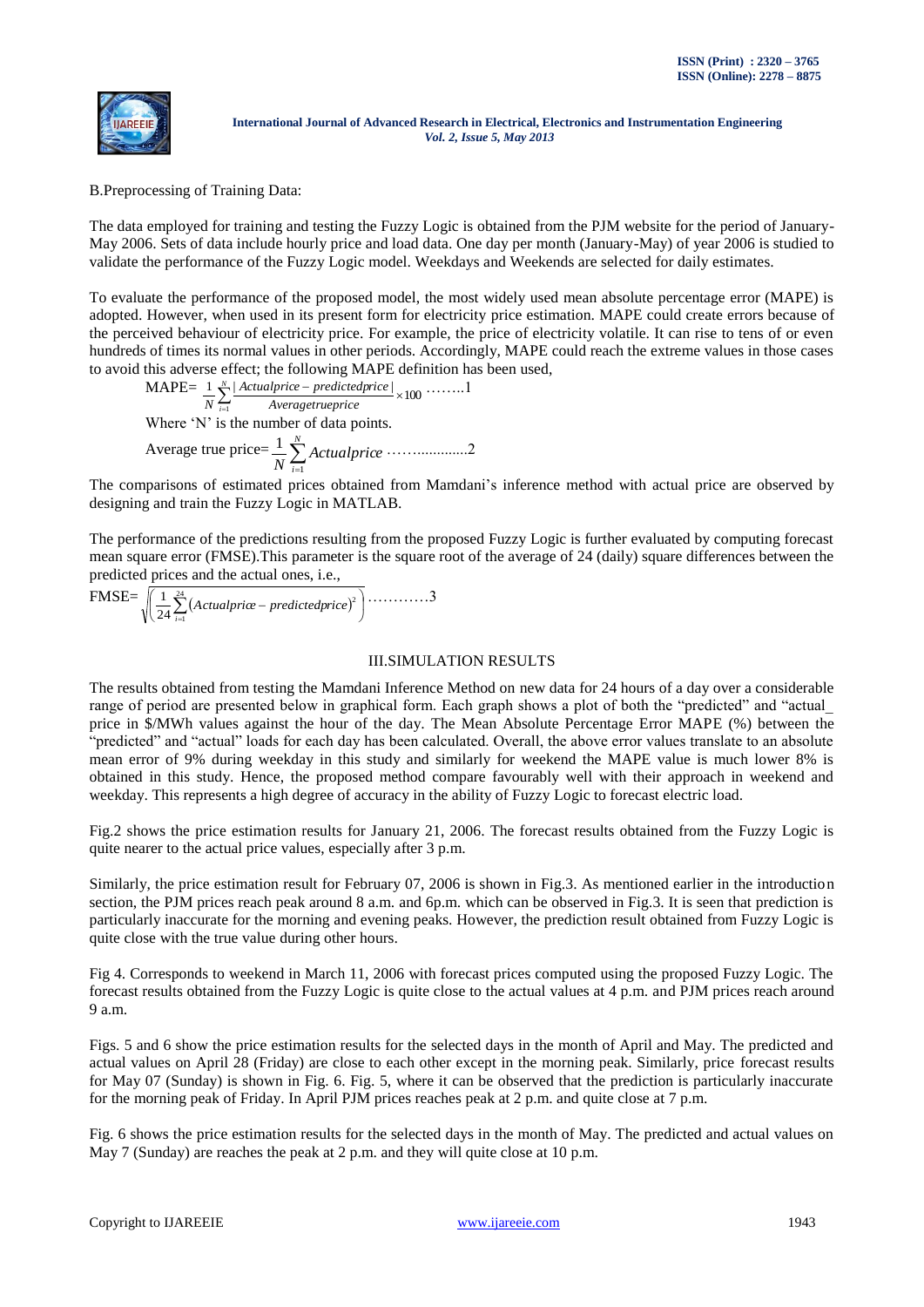

 **International Journal of Advanced Research in Electrical, Electronics and Instrumentation Engineering**  *Vol. 2, Issue 5, May 2013*



Fig. 2 Actual and estimated prices in day-ahead PJM market on Saturday (January 21, 2006)







Fig. 4 Actual and estimated prices in day-ahead PJM market on Saturday (March 11, 2006)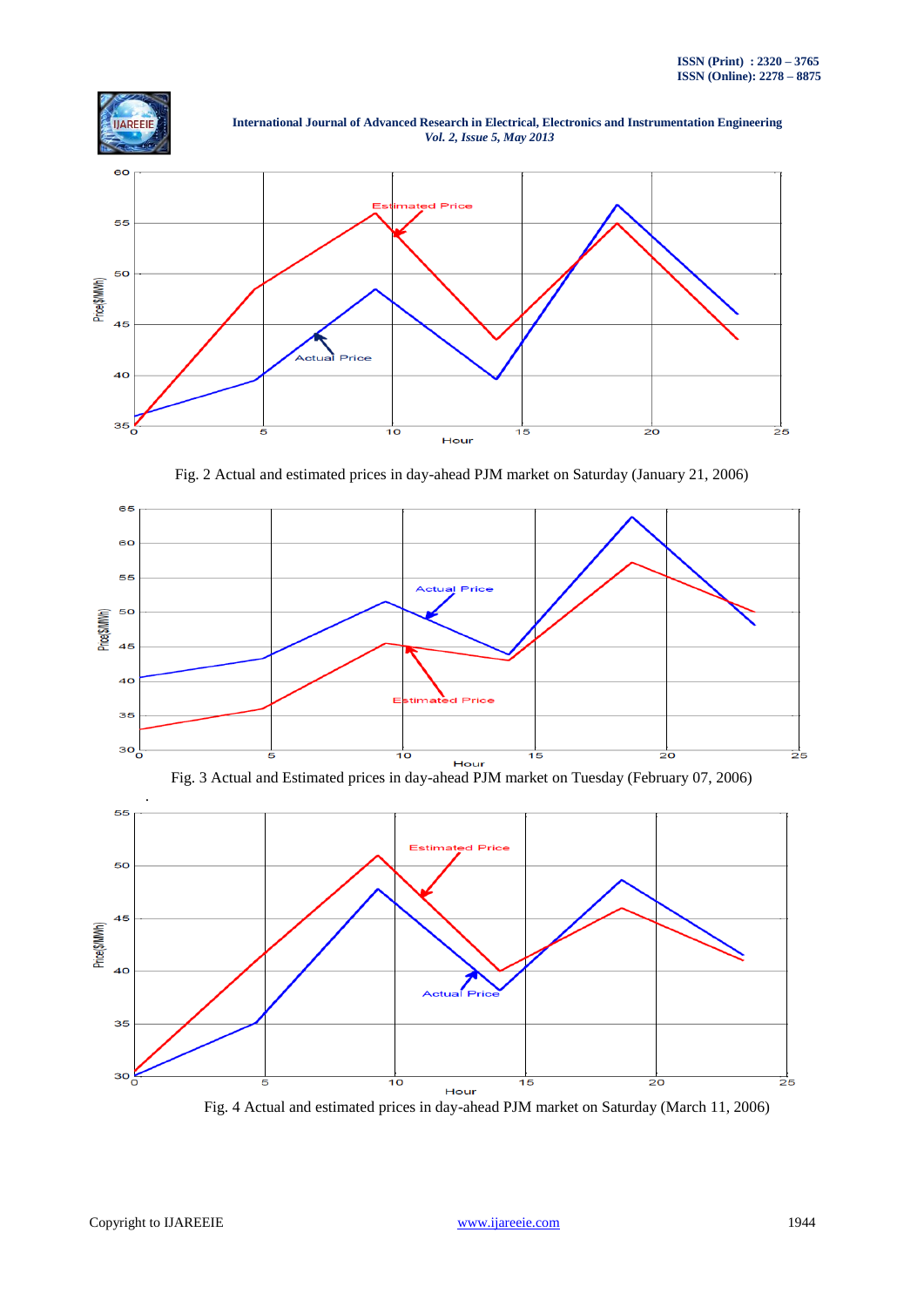

 **International Journal of Advanced Research in Electrical, Electronics and Instrumentation Engineering**  *Vol. 2, Issue 5, May 2013*



Fig. 5 Actual and estimated prices in day-ahead PJM market on Friday (April 28, 2006)

In the proposed design of the FIS model has been applied to predict electricity process of day-ahead PJM market. The testing is carried out by considering the data of July, August, November and December of the year 2006 from the PJM electricity market. Sets of data include hourly price and load data. One day per month (Jan-May) of year 2006 is studied to validate the performance of the Fuzzy Logic.



Table I summarizes the numerical results where the comparison of estimation performance of the Fuzzy Logic with similar day's method is presented. It can be observed from Table I that the daily MAPE of reasonably small value and FMSE of around 5% are obtained for the PJM data, which has coefficient of determination between load and electricity price.

Table II that the MAPE values obtained for the weekday (February) in reference range from 9.07%-11.11%, whereas in the current study, MAPE value is around 10% for the weekday. Similarly, for the weekend (May), the MAPE value obtained in our study is much lower (15%) than that obtained in their study. Hence, the Fuzzy Logic method compare favourably well with their approach in weekend and weekday.